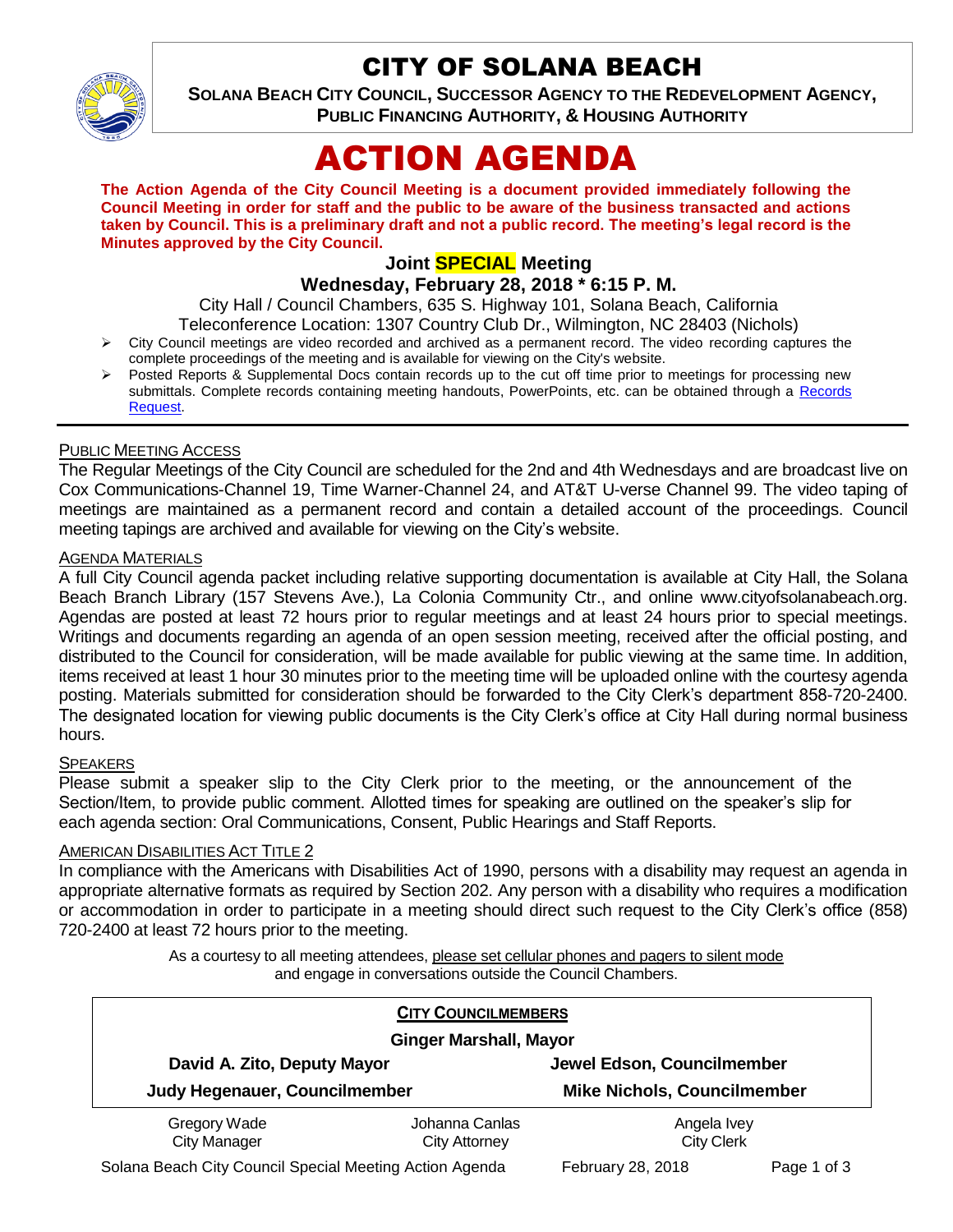# SPEAKERS:

Please submit your speaker slip to the City Clerk prior to the meeting or the announcement of the Item. Allotted times for speaking are outlined on the speaker's slip for Oral Communications, Consent, Public Hearings and Staff Reports.

# READING OF ORDINANCES AND RESOLUTIONS:

Pursuant to Solana Beach Municipal Code Section 2.04.460, at the time of introduction or adoption of an ordinance or adoption of a resolution, the same shall not be read in full unless after the reading of the title, further reading is requested by a member of the Council. If any Councilmember so requests, the ordinance or resolution shall be read in full. In the absence of such a request, this section shall constitute a waiver by the council of such reading.

# **CALL TO ORDER AND ROLL CALL:**

### **APPROVAL OF AGENDA: COUNCIL ACTION: Approved 4/0/1 (Absent: Hegenauer)**

# **C. STAFF REPORTS**:

# **C.3. CCA Risk Management Policy, Procurement Strategy, SDG&E Agreements, Rate Discount, CCA Program and Product Names.** (File 1010-40)

Recommendation: That the City Council

- 1. Adopt **Resolution 2018-021**:
	- a. Authorize the launch of the SBCCA
	- b. Introduce of Risk Management Policy and direct Staff to return March 14, 2018 for Policy adoption
	- c. Approve Energy Procurement Strategy
	- d. Approve rate discount of 3% and set Rate Public Hearing for March 14, 2018
	- e. Approve program name Solana Energy Alliance
	- f. Approve product names SEA Base; SEA 100; SEA NEM
- 2. Adopt **Resolution 2018-022** authorizing the City Manager to execute SDG&E Service Agreement and related documents.

[Item C.3. Report \(click here\)](https://solanabeach.govoffice3.com/vertical/Sites/%7B840804C2-F869-4904-9AE3-720581350CE7%7D/uploads/Item_C.3._Report_(click_here)_-_02-08-18.PDF)

[C.3. Updated Report #1](https://solanabeach.govoffice3.com/vertical/Sites/%7B840804C2-F869-4904-9AE3-720581350CE7%7D/uploads/C.3._Updated_Report_1_-_02-28-18.pdf)

*Posted Reports & Supplemental Docs contain records up to the cut off time, prior to the start of the meeting, for processing new submittals. The final official record containing handouts, PowerPoints, etc. can be obtained through a Records Request to the City Clerk's Office* **COUNCIL ACTION: Approved 3/1/1 (Noes: Marshall, Absent: Hegenauer)**

# **B. PUBLIC HEARINGS:** (B.1.)

This portion of the agenda provides citizens an opportunity to express their views on a specific issue as required by law after proper noticing by submitting a speaker slip (located on the back table) to the City Clerk. After considering all of the evidence, including written materials and oral testimony, the City Council must make a decision supported by findings and the findings must be supported by substantial evidence in the record. An applicant or designees for a private development/business project, for which the public hearing is being held, is allotted a total of fifteen minutes to speak, as per SBMC 2.04.210. A portion of the fifteen minutes may be saved to respond to those who speak in opposition. All other speakers have three minutes each. Please be aware of the timer light on the Council Dais.